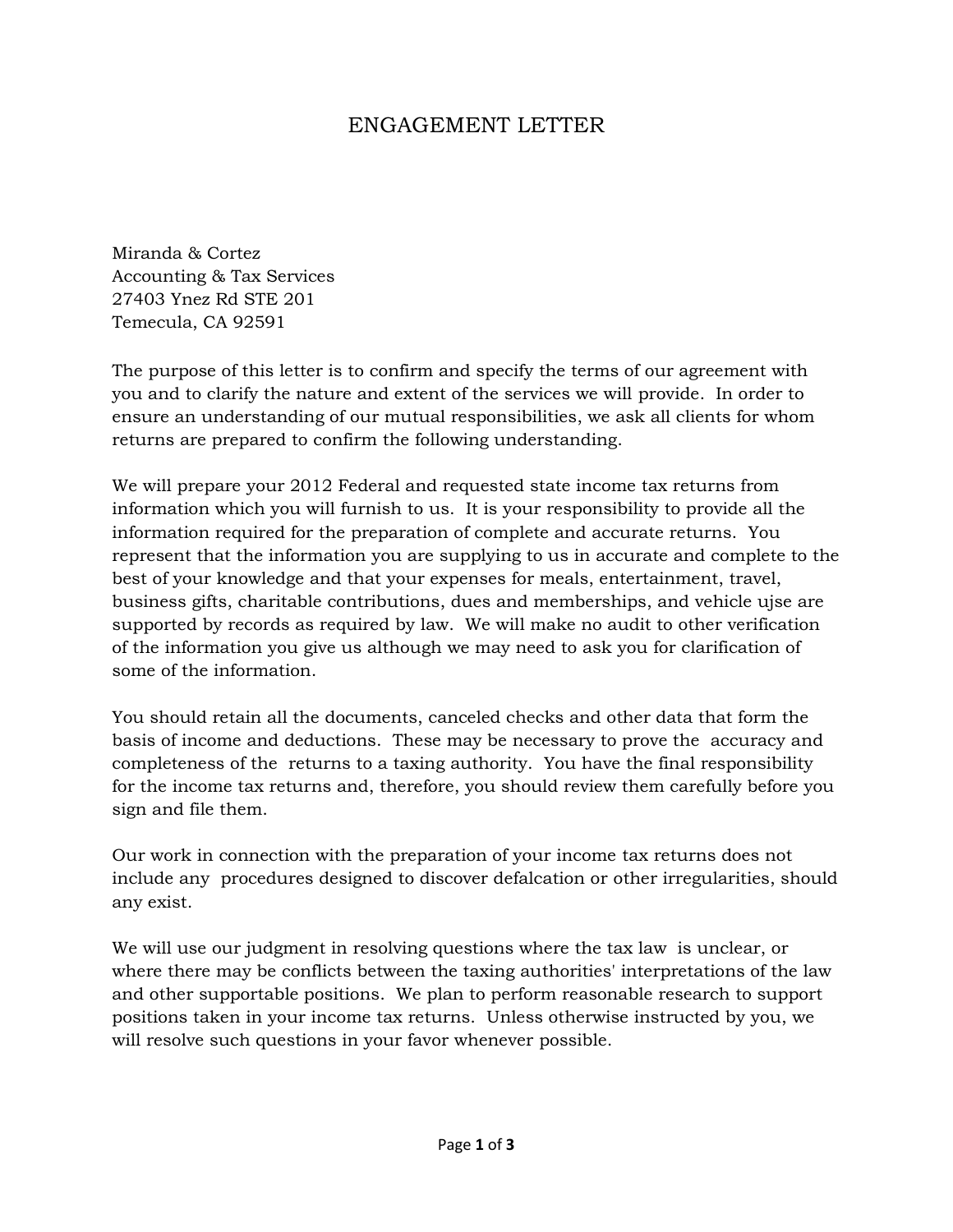The law provides for a penalty to be imposed on any underpayment that results from negligence or disregard of rules or regulations. Negligence "includes any failure to make a reasonable attempt to comply..." with the code. Disregard "includes any careless, reckless or intentional disregard". The law also provides various other penalties that may be imposed when taxpayers understate their tax liability. If the tax authorities assess penalties, you agree to be responsible for their payment and not to look to us for reimbursement.

Your returns may be selected for4 review by the taxing authorities. Any proposed adjustments by the examining agent are subject to certain rights of appeal. In the event of such government tax examination, we recommend that you hire a competent professional to represent you. We will be available, upon request, to represent you and will render additional invoices for the time and expenses incurred.

Our fee for these services will be based upon the amount of time required at standard billings rates of \$150 plus out-of-pocket expenses.

The engagement does not include any services not specifically stated in this letter. However, we would be pleased to consult with you regarding the income tax matters such as proposed or completed transactions, income tax projections, and for research in connection with such matters. We will render additional invoices for such services at our standard billing rates.

A late payment charge of 2% per month will be assessed on any unpaid balance after deduction of current payments within 30 days of date of billing. This is an Annual Percentage Rate of 24%.

Mediation is a process under which parties submit their dispute to an impartial, neutral mediator who will work to achieve with the parties a mutually acceptable resolution of the dispute. The mediator is not empowered to impose a solution on the parties. The parties agree to first pursue in good faith the mediation of any dispute arising out of the subject matter of this agreement before resorting to arbitration or any other legal remedy. Mediation fees, if any, shall be divided equally among the parties involved.

If the foregoing fairly sets forth your understanding, please sign the enclosed copy of this letter in the space indicated and return it to our office prior to our commencement in preparing your tax return(s). If your tax filing is a joint return, both taxpayers must sign below. However, if there are other tax returns you expect us to prepare, please inform us by noting so at the end of the returned copy of this letter.

We want to express our appreciation for this opportunity to work with you.